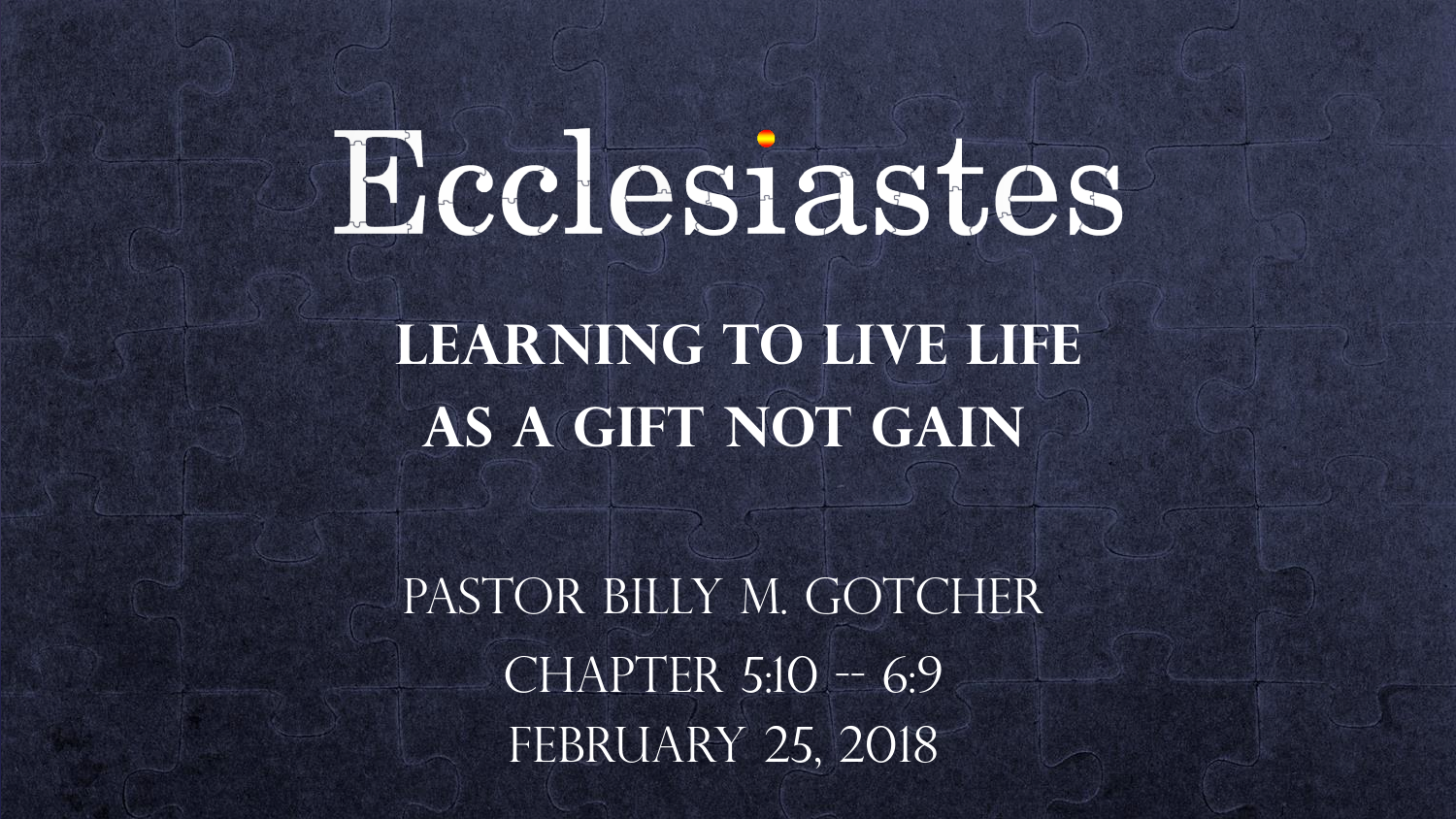# A Selfish Heart Will Not Enjoy God's Gift Of Wealth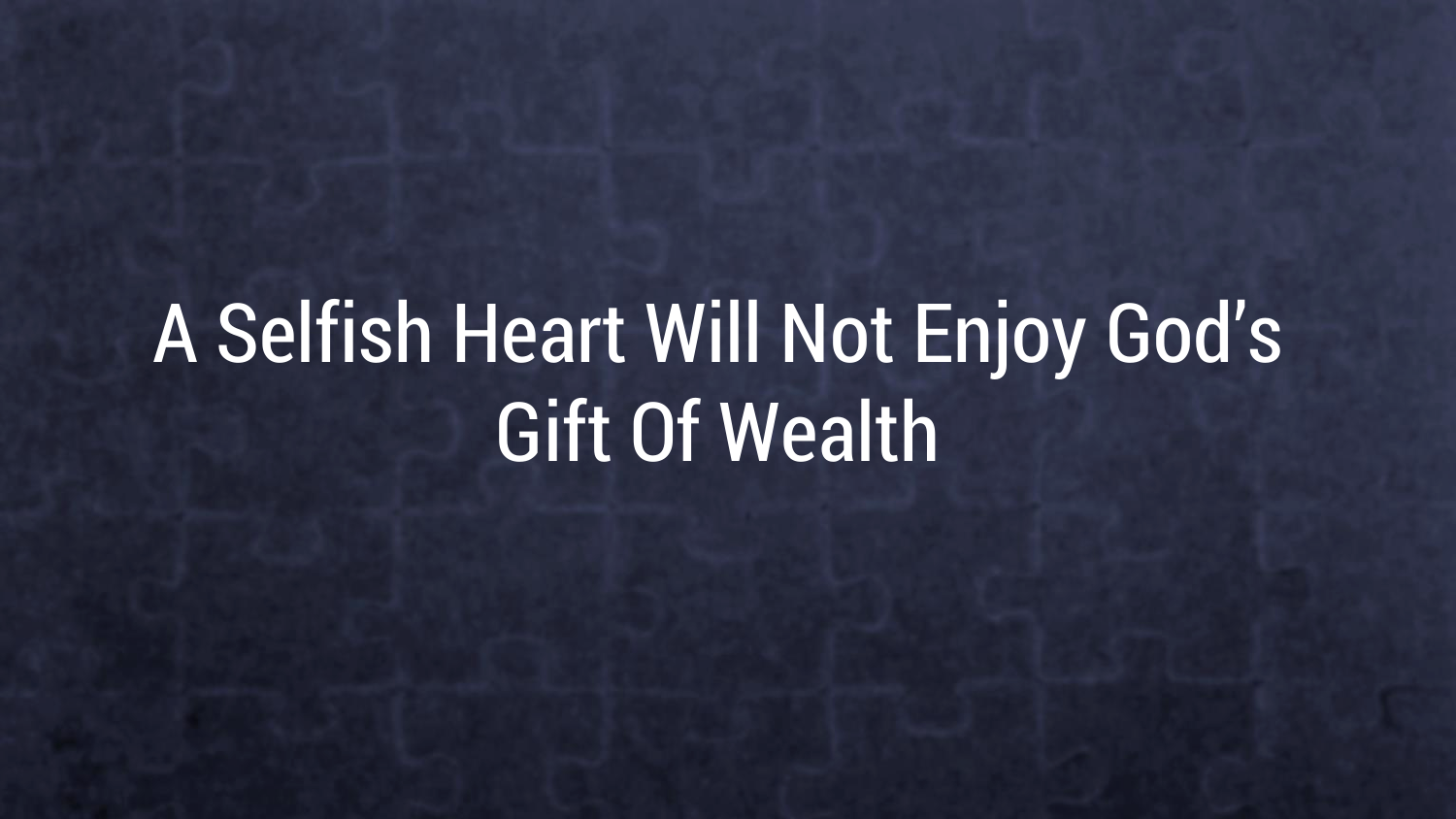A. God's Gifts Of Wealth And Possessions Do Not Satisfy—They Were Never Intended To Shape Our Lives Ecclesiastes 5:10-12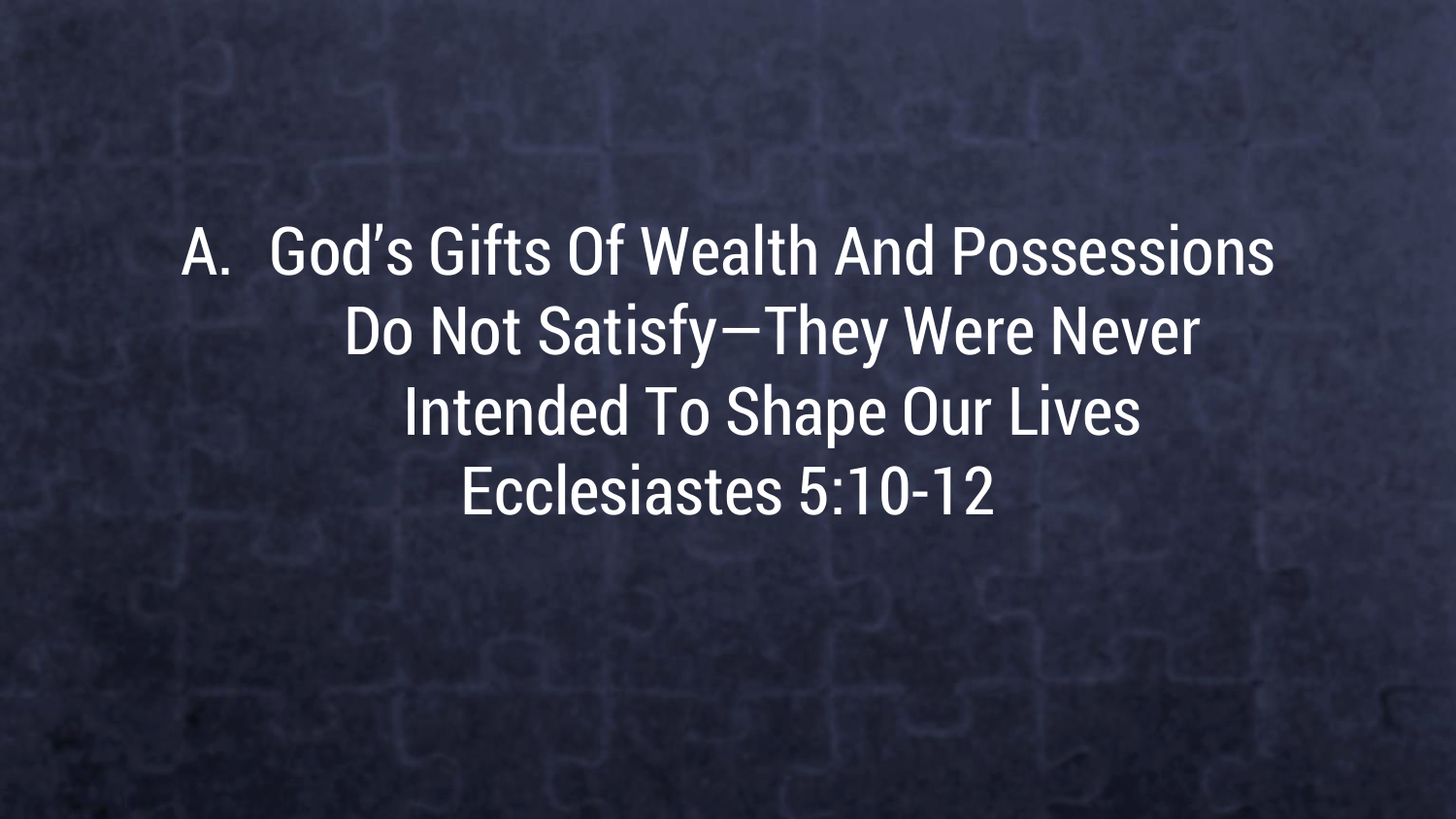**Ecclesiastes 5:10–12 He who loves** silver **will not be satisfied** with silver; Nor **he who loves** abundance, with increase. This also *is* vanity (a frustrating puzzlement). <sup>11</sup> When goods increase, They increase who eat them; So *what profit* have the owners except to see *them* with their eyes? <sup>12</sup> **The sleep of a laboring man** *is* **sweet**, Whether he eats little or much; **But the abundance of the rich will not permit him to sleep**.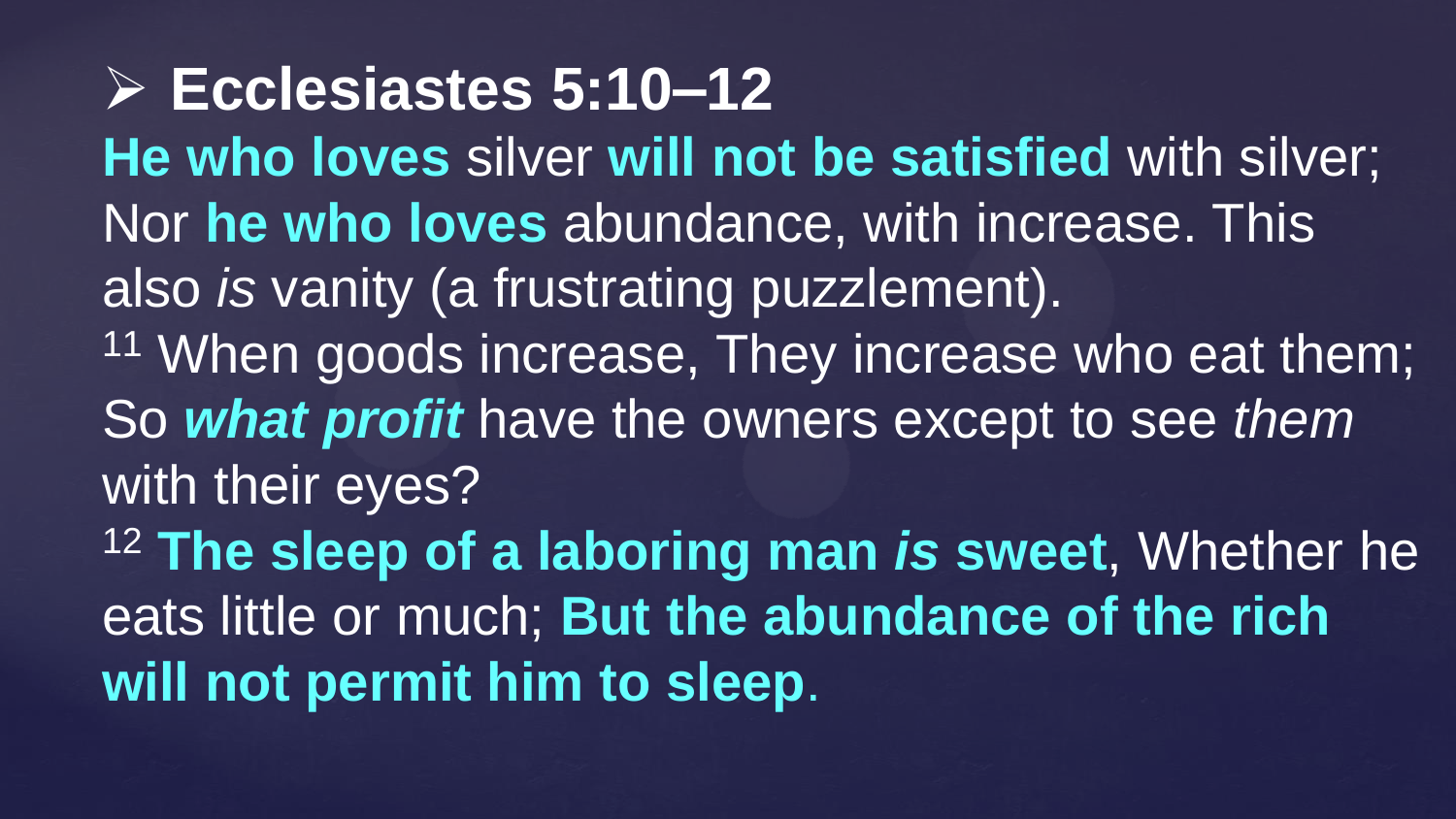**Ecclesiastes 5:10-12** <sup>10</sup> Whoever **loves money never has enough** money; whoever **loves wealth never has enough** income. This too is frustratingly (puzzling) enigmatic. <sup>11</sup> When goods increase, those who consume them increase. So **what benefit** has their owners, except something to look at. <sup>12</sup> The sleep of the laborer is pleasant, whether he eats little or much. But the abundance of the wealthy man does not allow him to sleep.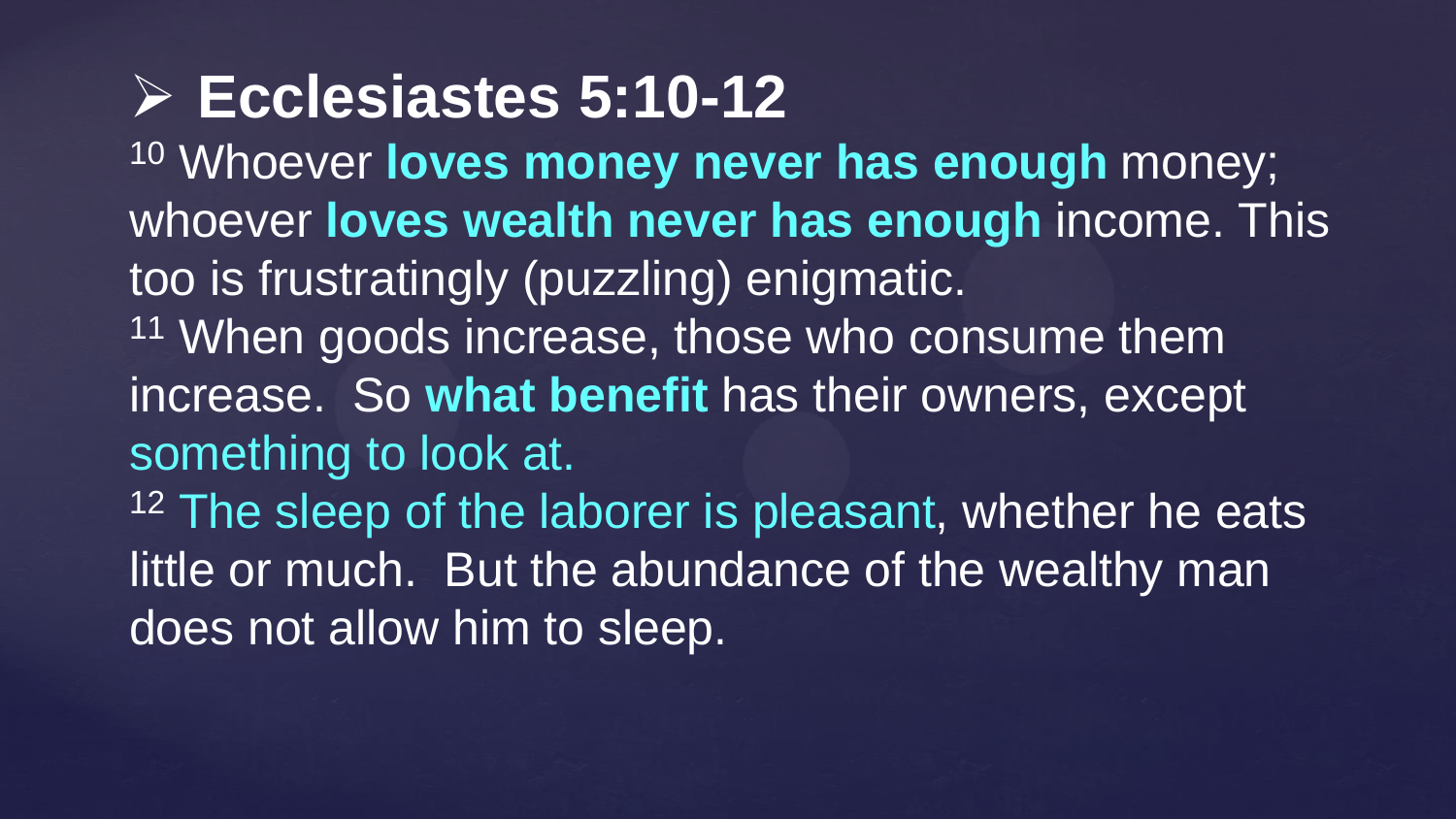**John 17:9** "**I pray for them**. I do not pray for the world but for those whom You have given Me, for they are Yours.

 **John 17:13** But now I come to You, and these things I speak in the world, **that they may have My joy fulfilled in themselves.**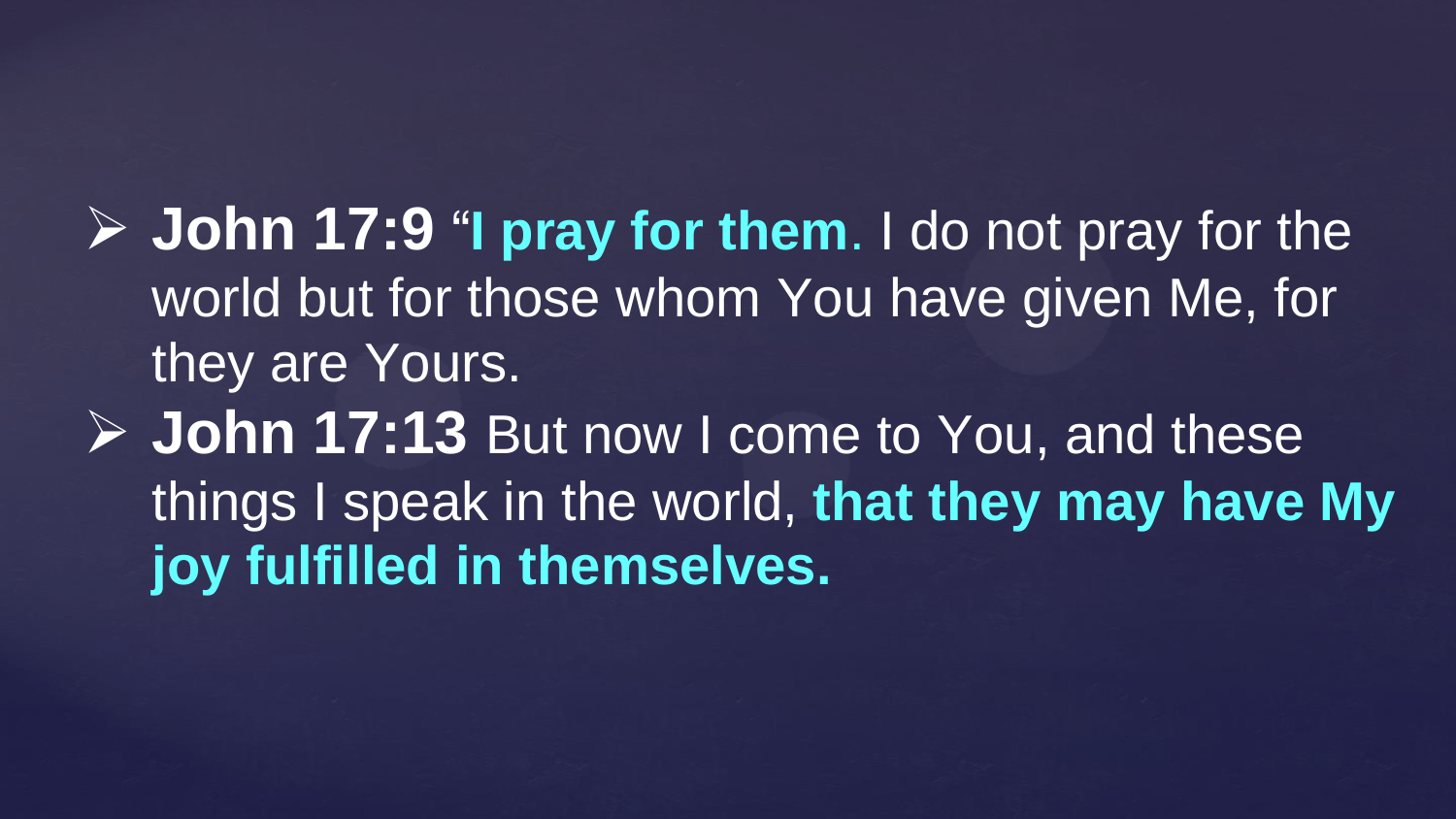**John 17:15**  I do not pray that You should take them out of the world, but **that You should keep them from the evil one**.

#### **John 17:17–18**

<sup>17</sup> **Sanctify them by Your truth. Your word is truth**. <sup>18</sup> As You sent Me into the world, **I also have sent them into the world.**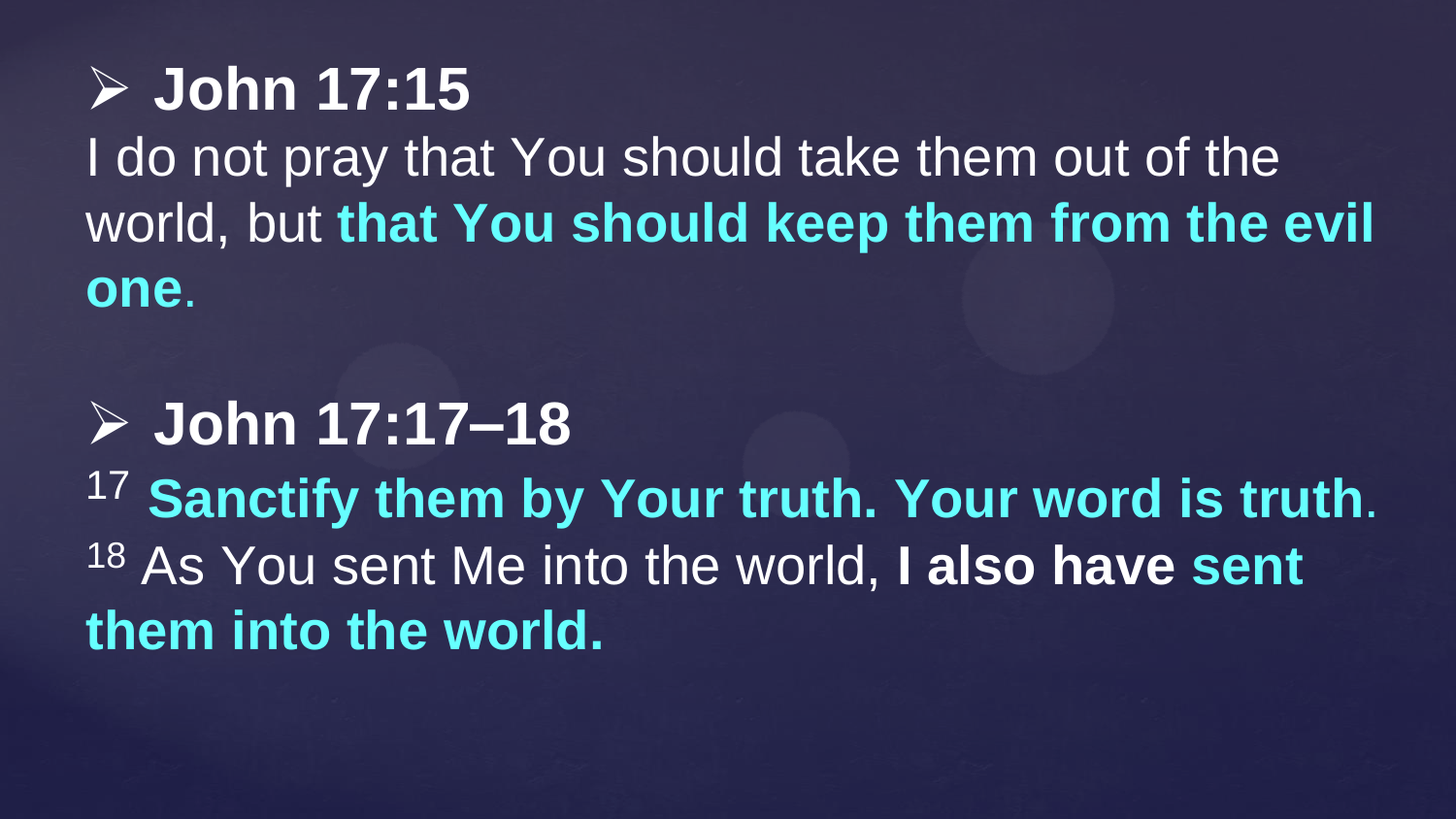B. God's Gift Of Wealth And Possessions Are Both Uncertain And Temporal – You Are Not. Ecclesiastes 5:13-17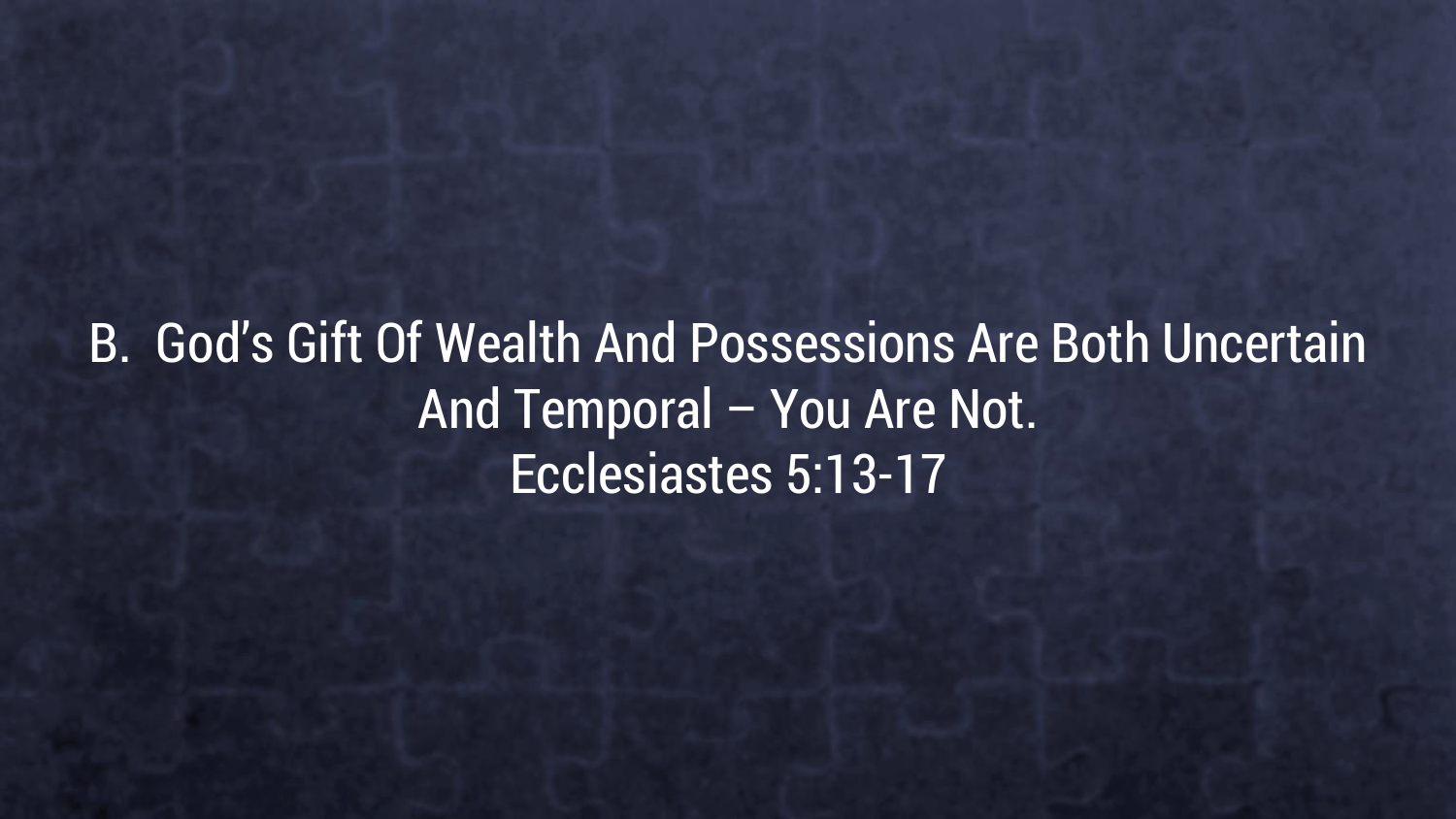# **Ecclesiastes 5:13–15**

<sup>13</sup> There is a **severe evil** *which* I have seen under the sun: Riches kept for their owner to his hurt. <sup>14</sup> But those **riches perish through misfortune**; When he begets a son, *there is* nothing in his hand. **<sup>15</sup> As he came from his mother's womb, naked shall he return, to go as he came**; And he shall **take nothing from his labor** which he may carry away in his hand.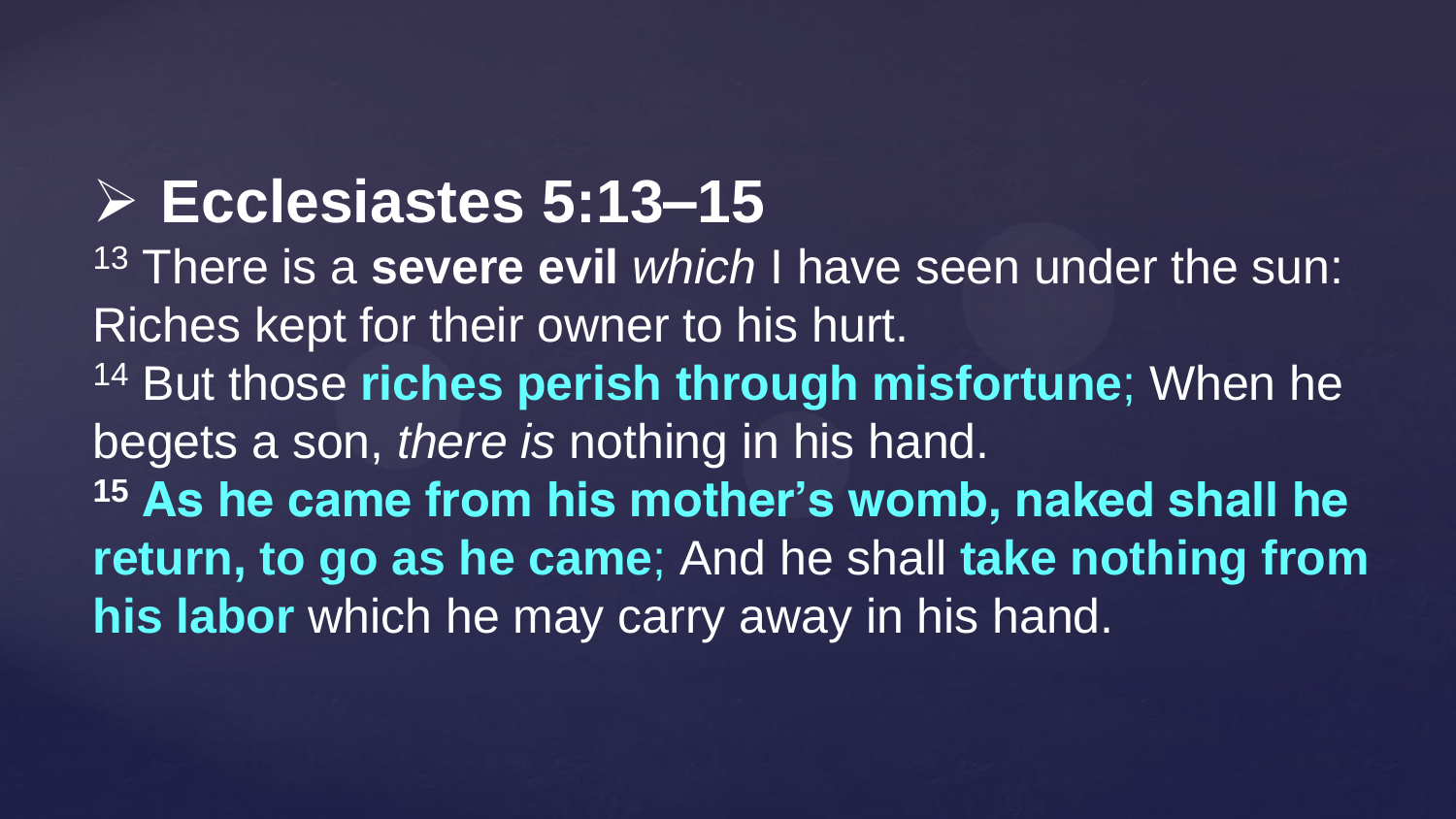**Ecclesiastes 5:16-17**  <sup>16</sup> And this also *is* **a severe evil**— **Just exactly as he came, so shall he go**. And what profit has he who has **labored for the wind**? <sup>17</sup>All his days he also eats in darkness, And *he has* much sorrow and sickness and anger.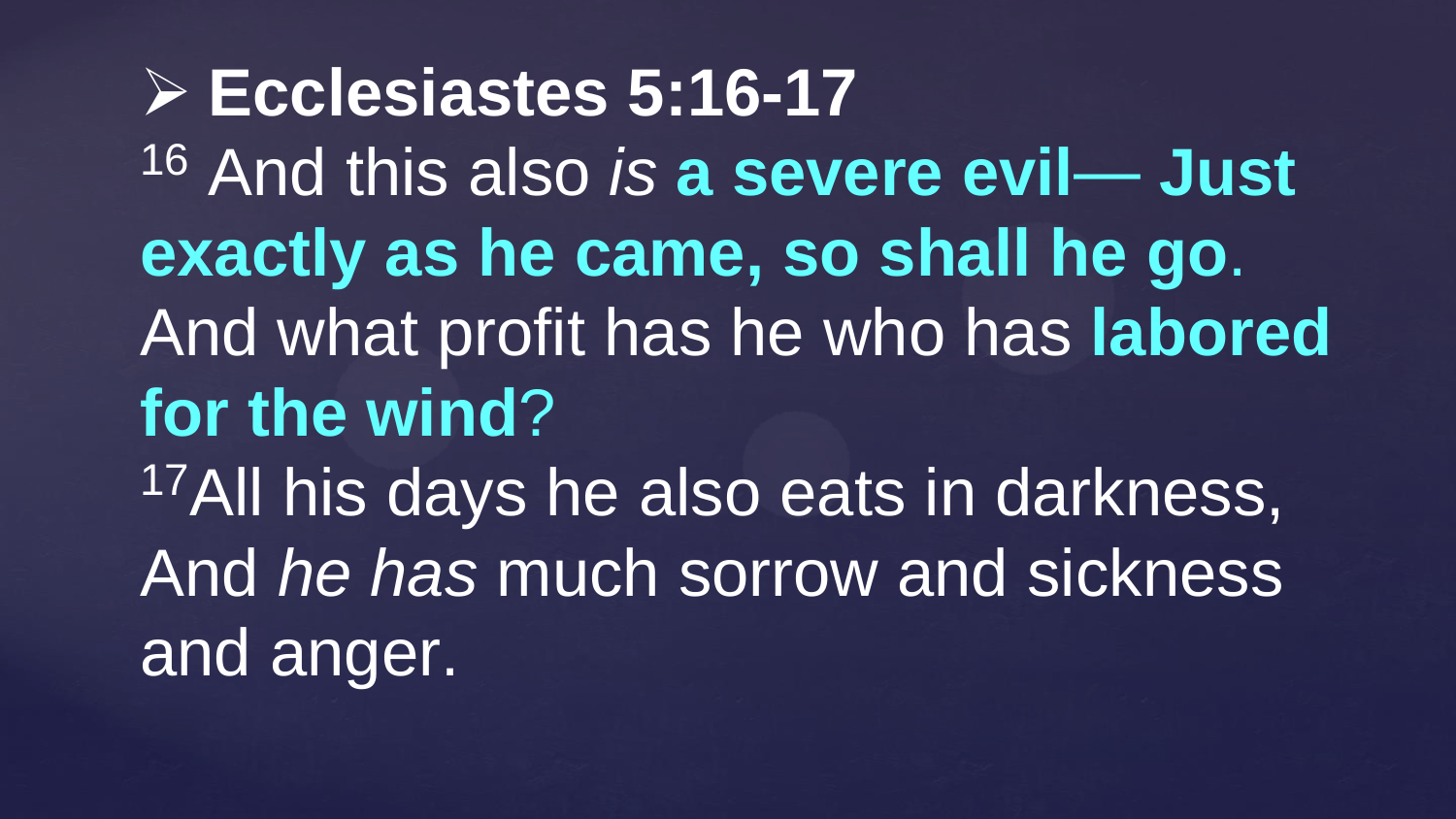#### **Dr. McCabe's translation**

<sup>15</sup> As he came from his mother's womb, so he will again return naked. **He will take nothing from the fruit of his labor that he can carry with him**. <sup>16</sup>This also is a grievous misfortune: **as he came, so shall he go.** What did he profit from toiling for wind.

#### **Dr. McCabe's translation**

<sup>17</sup> Besides, he ate in darkness all his life; **he suffered greatly with sickness and frustration.**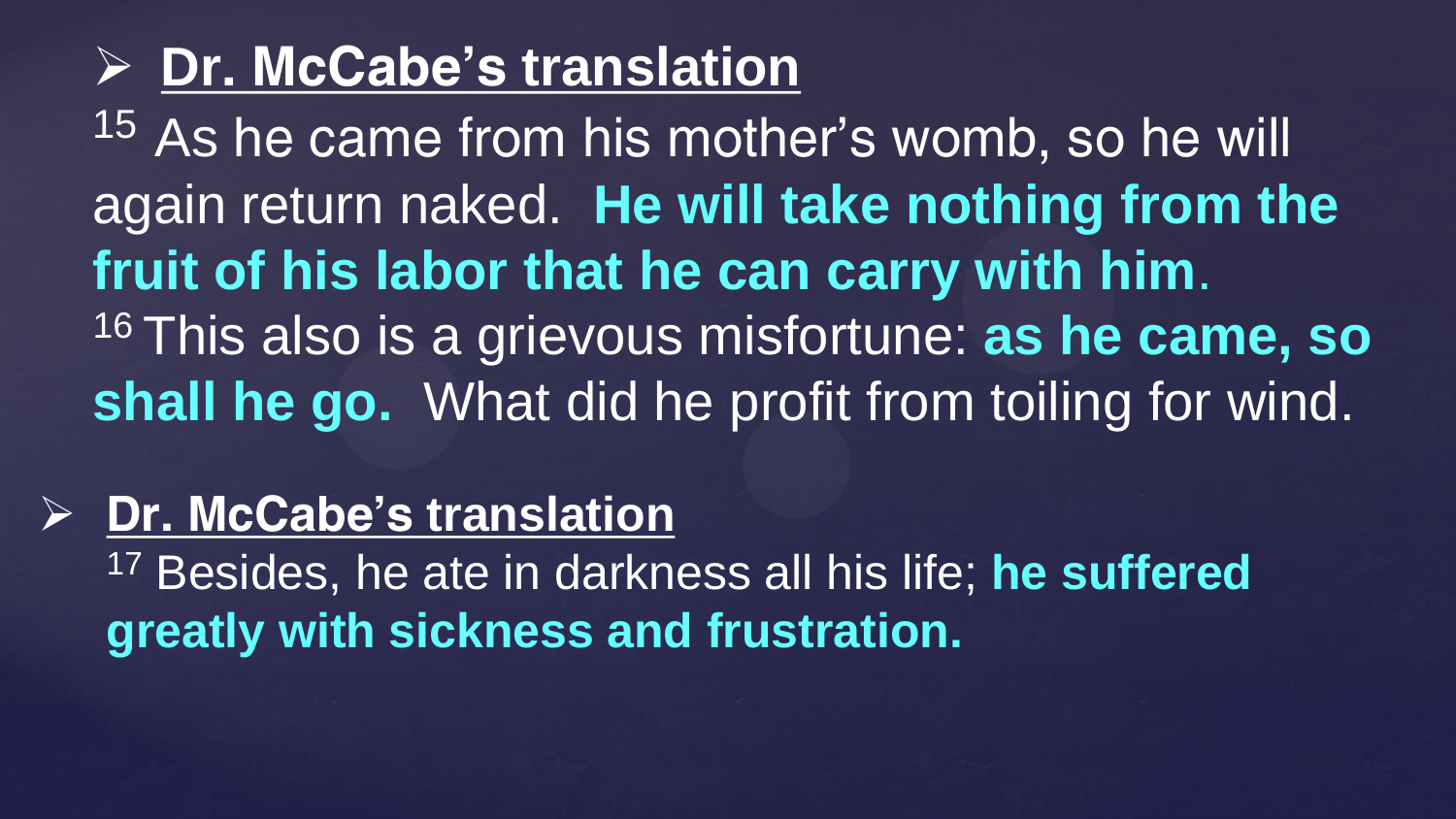# **1 Timothy 6:17–19**

<sup>17</sup> Command those who are **rich in this present age not to be haughty, nor to trust in uncertain riches** but in the living God, who gives us richly all things to enjoy. <sup>18</sup> **Let them do good**, that they **be rich in good works**, **ready to give**, **willing to share**, 19 storing up for themselves a good foundation for the time to come, that they may lay hold on eternal life.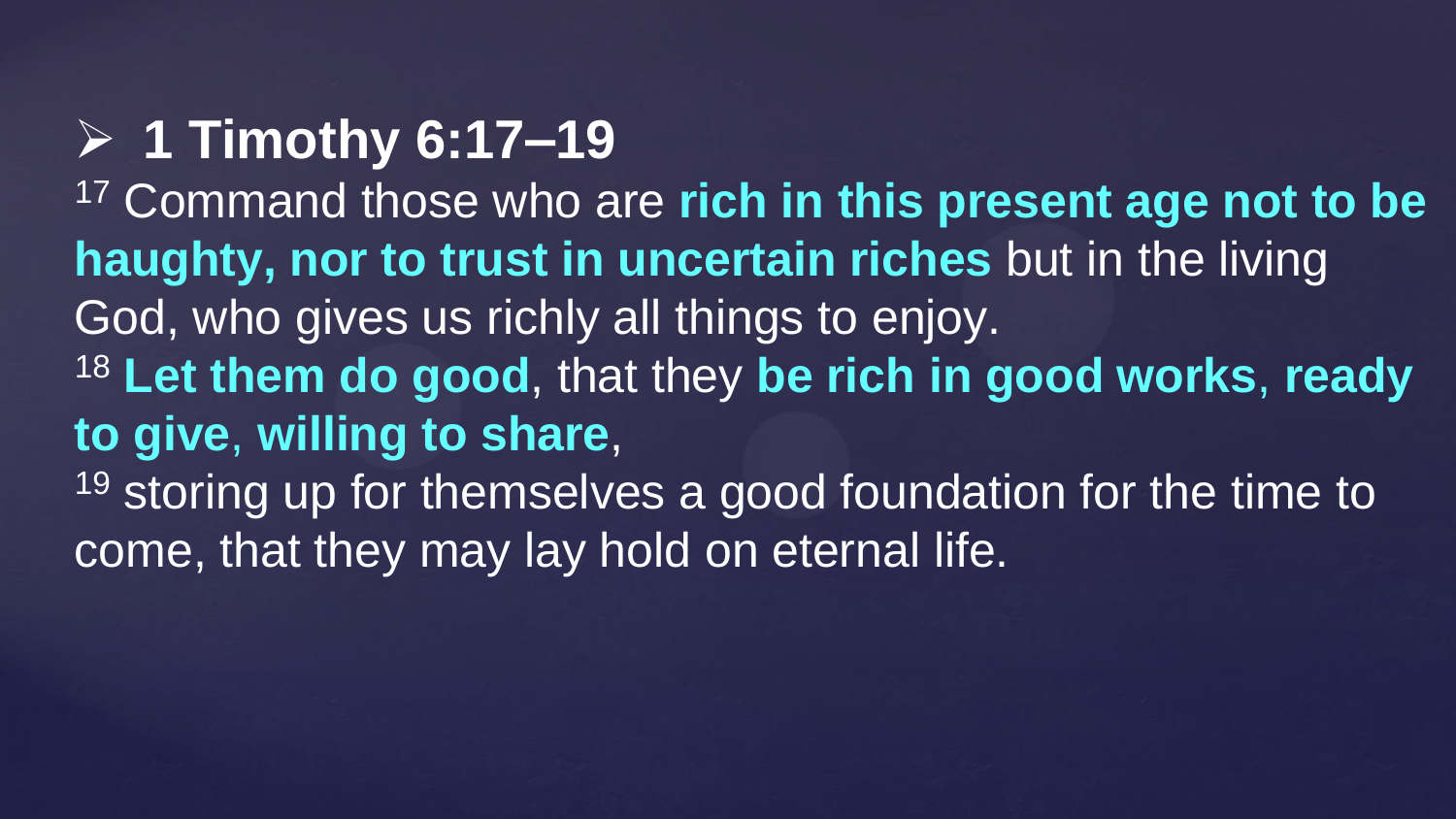**First Implication**: **There are people who are rich in this present world who are not truly rich.** 

#### **Luke 12:15-21**

<sup>15</sup> And He said to them, "Take heed and beware of covetousness, for **one's life does not consist in the abundance of the things he possesses."**  <sup>20</sup> But **God said to him, 'Fool! This night your soul will be required of you; then whose will those things be which you have provided.**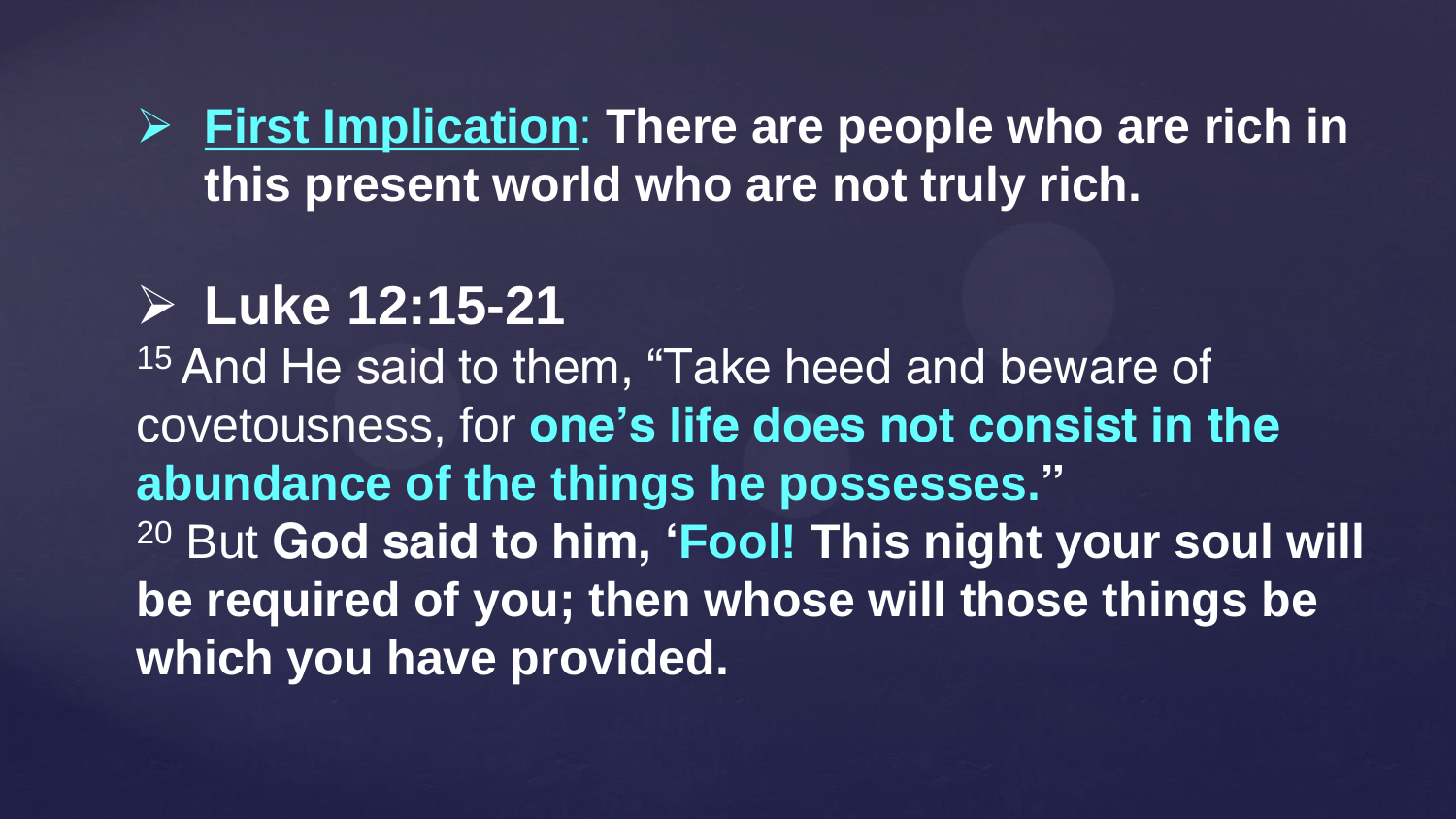**Second Implication**: **There are people who are not rich in this present world who are truly rich.** 

#### **2 Corinthians 8:9**

For you know the grace of our Lord Jesus Christ, that though He was rich, yet for your sakes He became poor, **that you through His poverty might become rich.**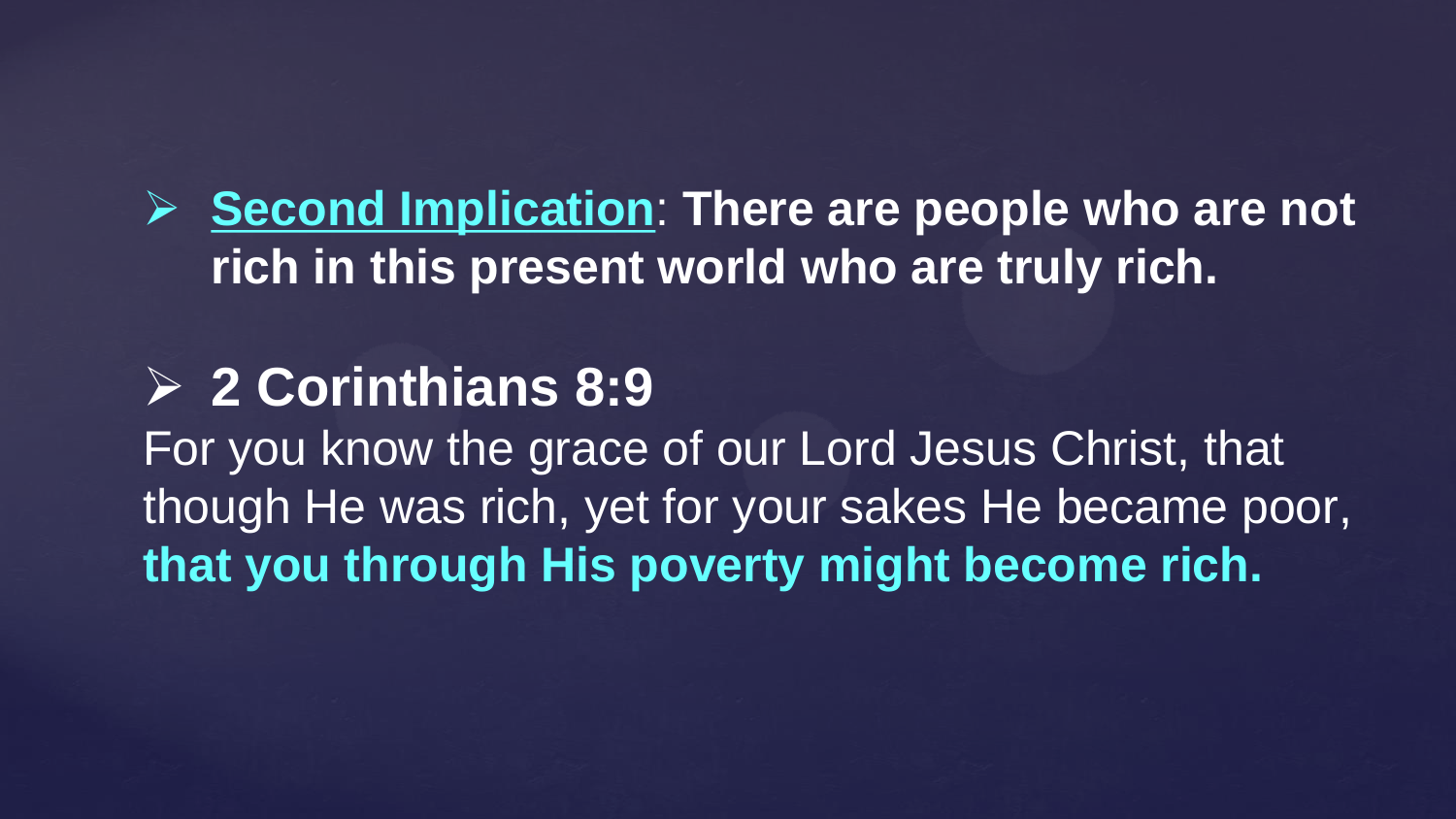# **Proverbs 3:13–15**

<sup>13</sup> Happy (Blessed) *is* the man *who* **finds wisdom**, and the man *who* gains understanding; <sup>14</sup> For her proceeds *are* **better than** the profits of **silver**, and her gain **than fine gold**. <sup>15</sup> She *is* more precious **than rubies**, and **all the things you may desire cannot compare with her.**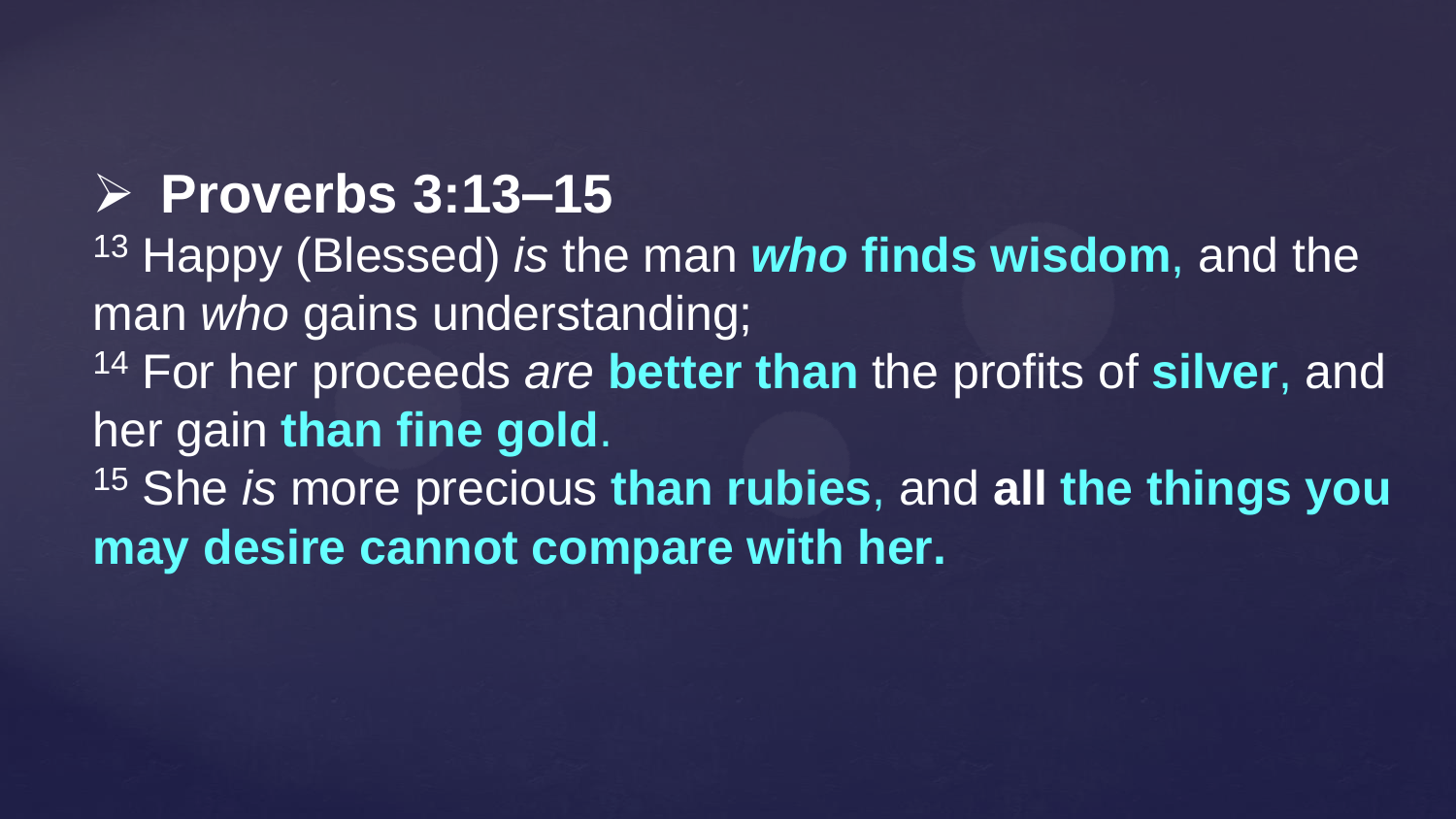# **1 Timothy 6:17**

Command those who are **rich in this present age not to be haughty, nor to trust in uncertain riches** but in the living God, who gives us richly all things to enjoy.

- 1. Uncertain RICHES make us ARROGANT The Danger of Conceit.
- 2. Uncertain RICHES cause us to REJECT/NEGLECT our relationship with God – The Danger of Misplaced Hope.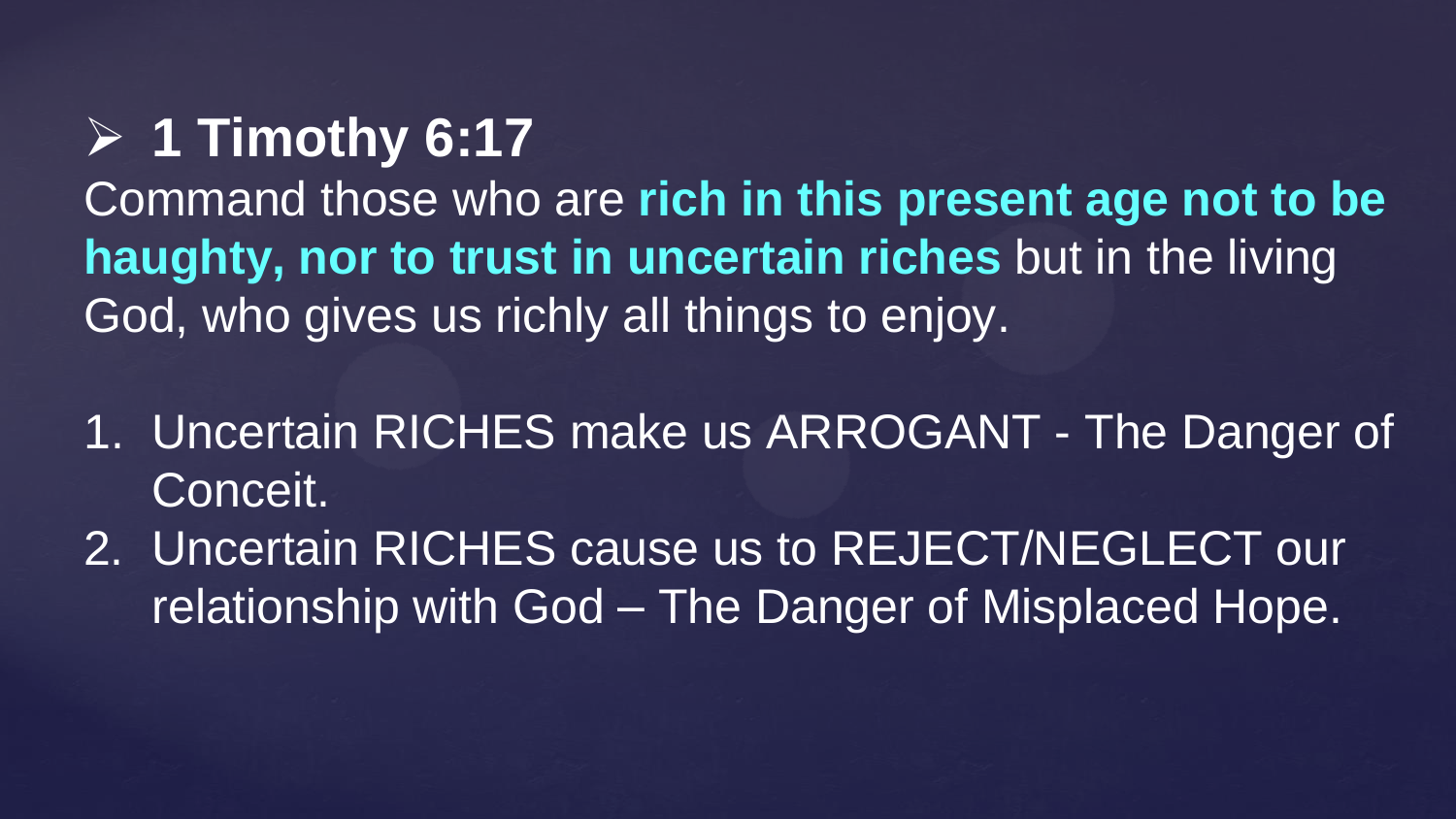C. How Can We Rightly Enjoy God's Good Gift Of Wealth And Possessions? Ecclesiastes 5:18-20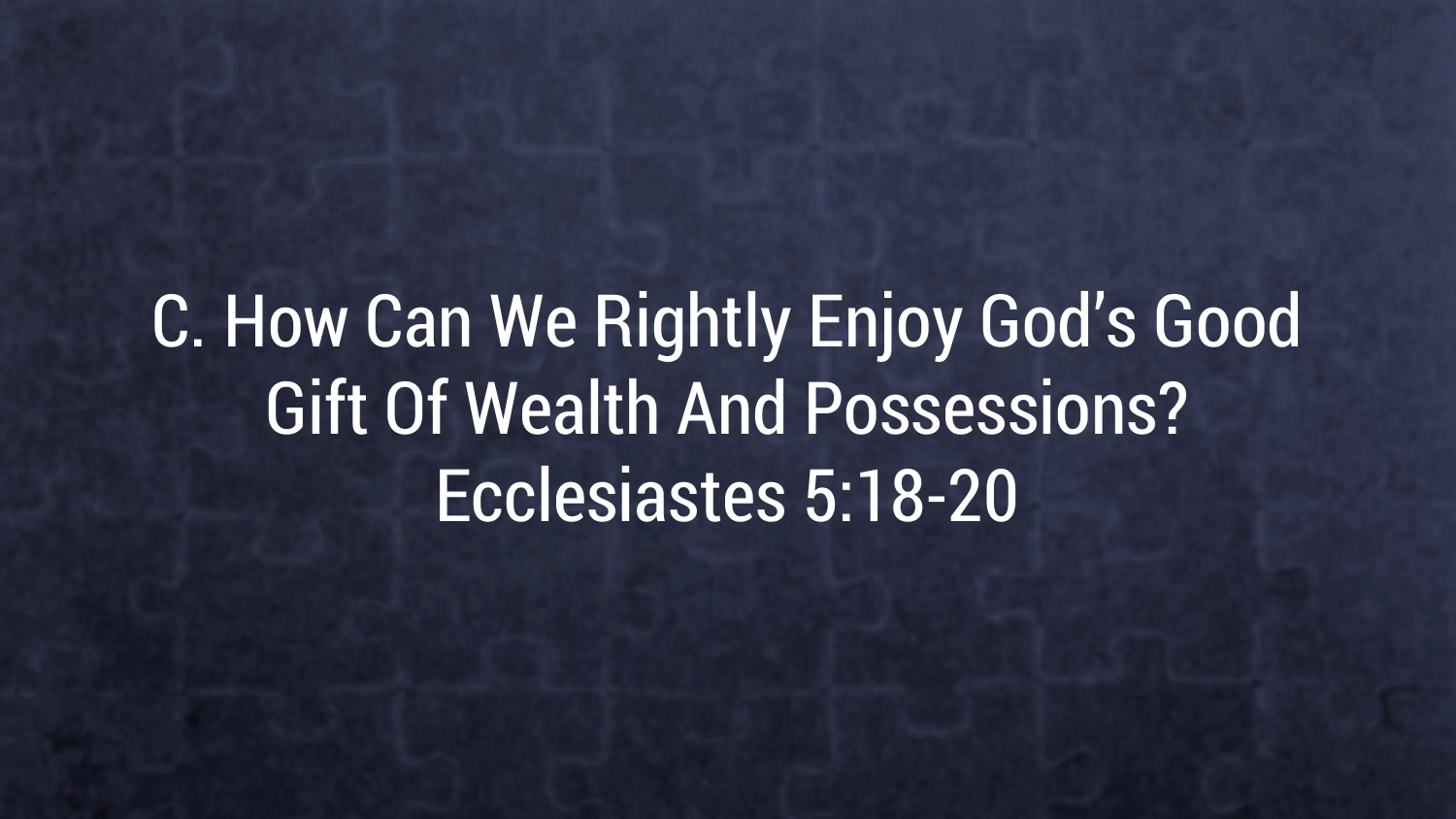#### **Ecclesiastes 5:18–20**

<sup>18</sup> Here is what I have seen: *It is* **good and fitting** *for one* **to eat and drink, and to enjoy the good of all his labor** in which he toils under the sun **all the days of his life which God gives him;** for it *is* his heritage.

<sup>19</sup> As for every man to whom **God has given riches and wealth, and given him power** to eat of it, to receive his heritage and **rejoice in his labor**—**this** *is* **the gift of God.** <sup>20</sup> For he will not dwell unduly on the days of his life, because **God keeps** *him* **busy with the joy of his heart**.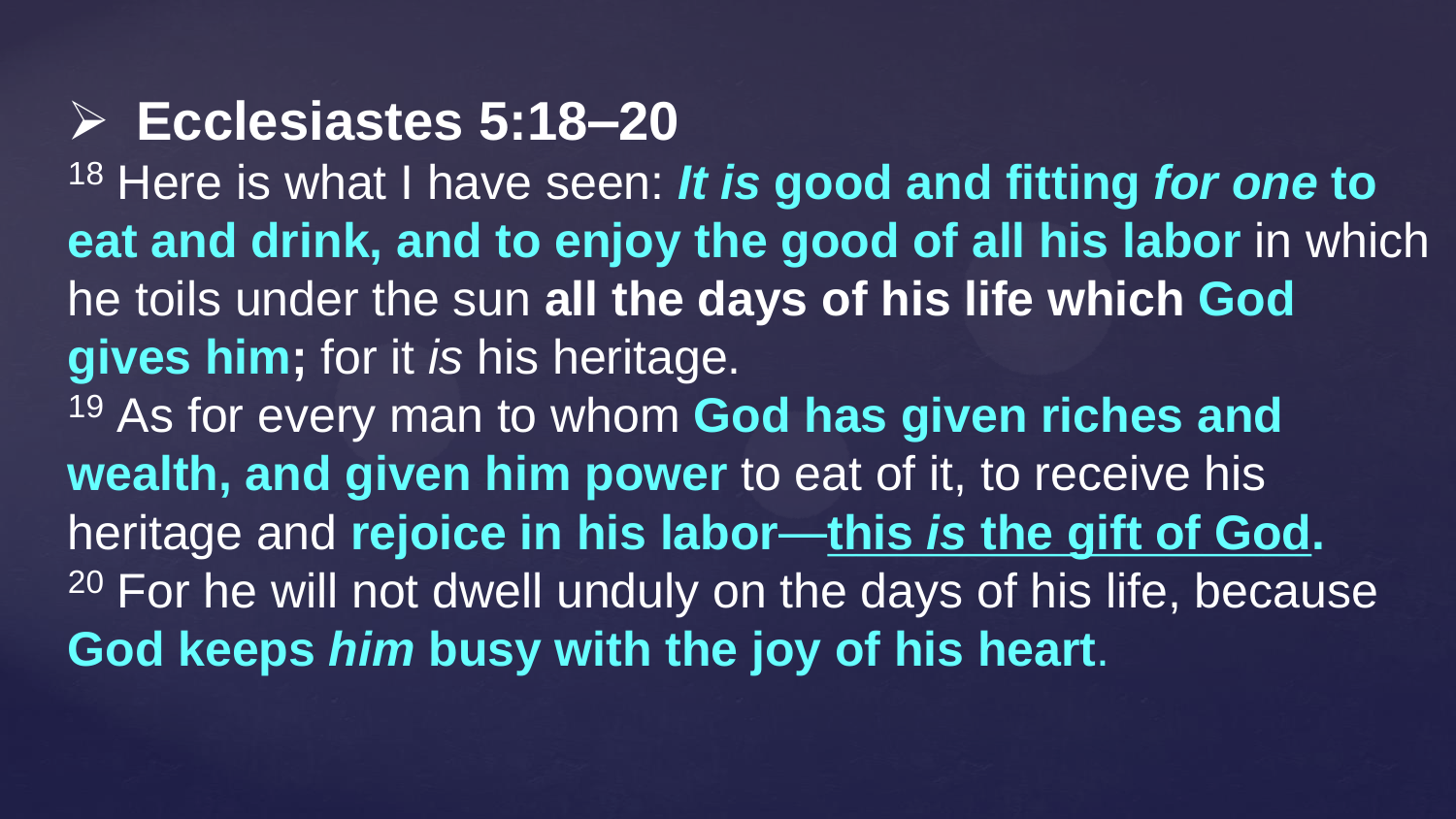**Ephesians 2:8–10**  <sup>8</sup> For **by grace** you have been **saved through faith**, and that not of yourselves; *it is* **the gift of God**, <sup>9</sup> not of works, lest anyone should boast. <sup>10</sup> For we are His workmanship, created in Christ Jesus for good works, which God prepared beforehand that we should walk in them.

# **Matthew 11:28**  Come to Me, **all** *you* **who labor and are heavy laden**, and I will give you rest.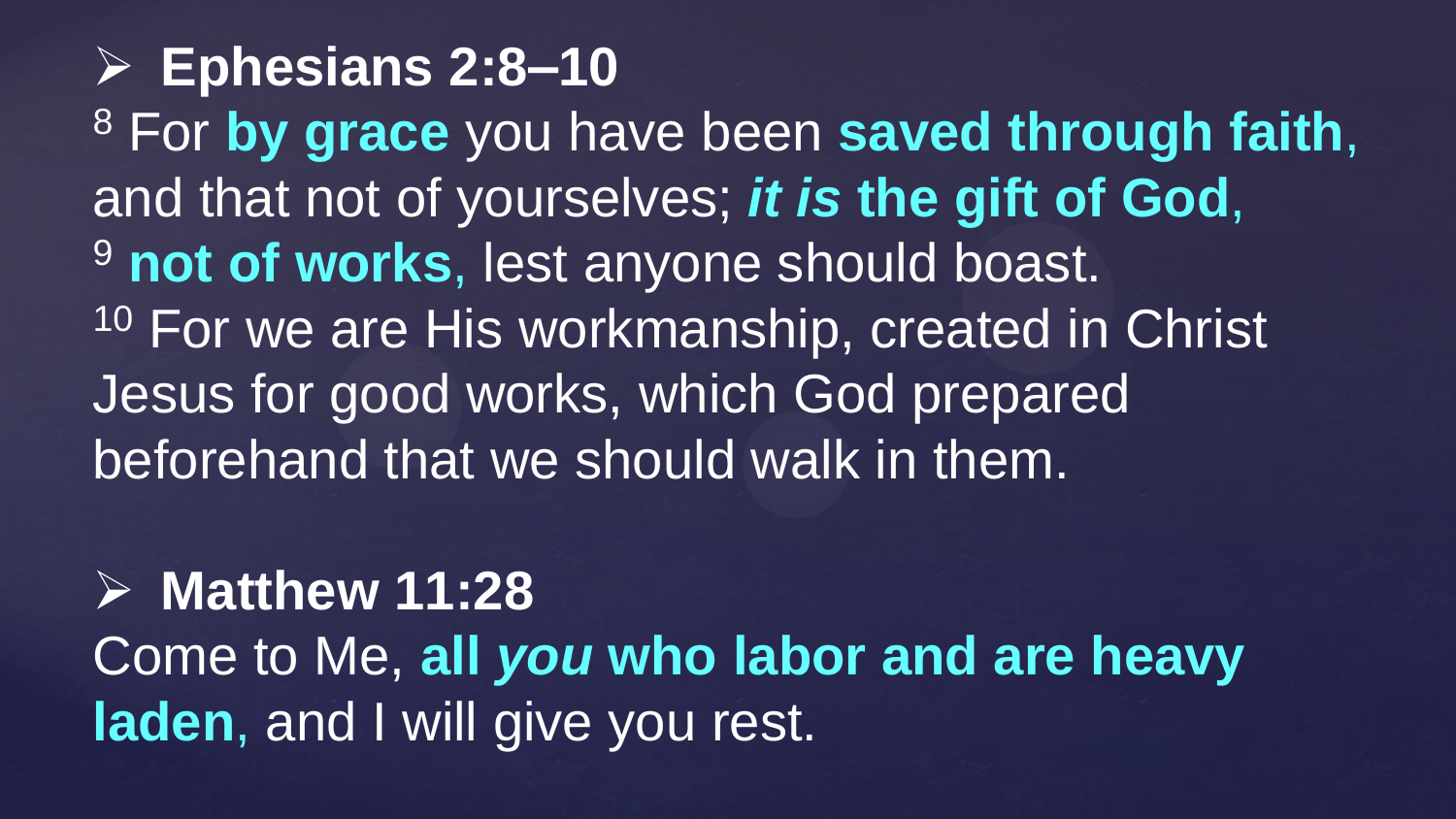# **1 Timothy 6:18–19**  Let them **do good**, that they be rich in good works, **ready to give, willing to share**,

<sup>19</sup> storing up for themselves a good foundation for the time to come, that they may lay hold on eternal life.

- **1. General Principle - God has given us wealth so that you can Do Good with it!**
- **2. General Principle – God has given us wealth so we can be GENEROUS and WILLING to SHARE!**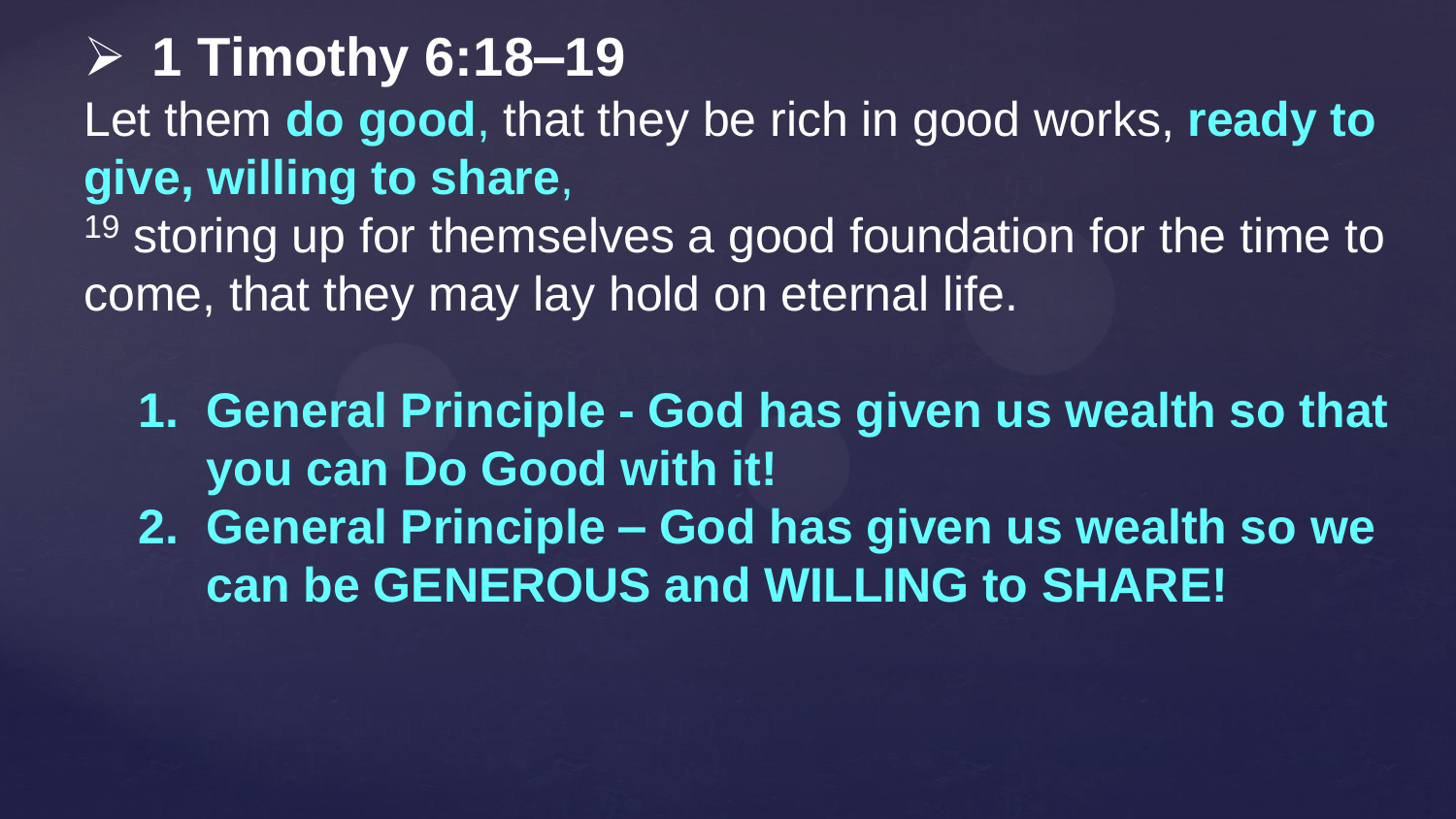#### **Hebrews 13:14–16**

<sup>14</sup> For here we have no continuing city, but we seek the one to come.

<sup>15</sup> Therefore by Him let us continually **offer the sacrifice of praise to God**, that is, the fruit of *our* lips, **giving thanks** to His name.

<sup>16</sup> But **do not forget to do good and to share**, for **with such sacrifices God is well pleased**.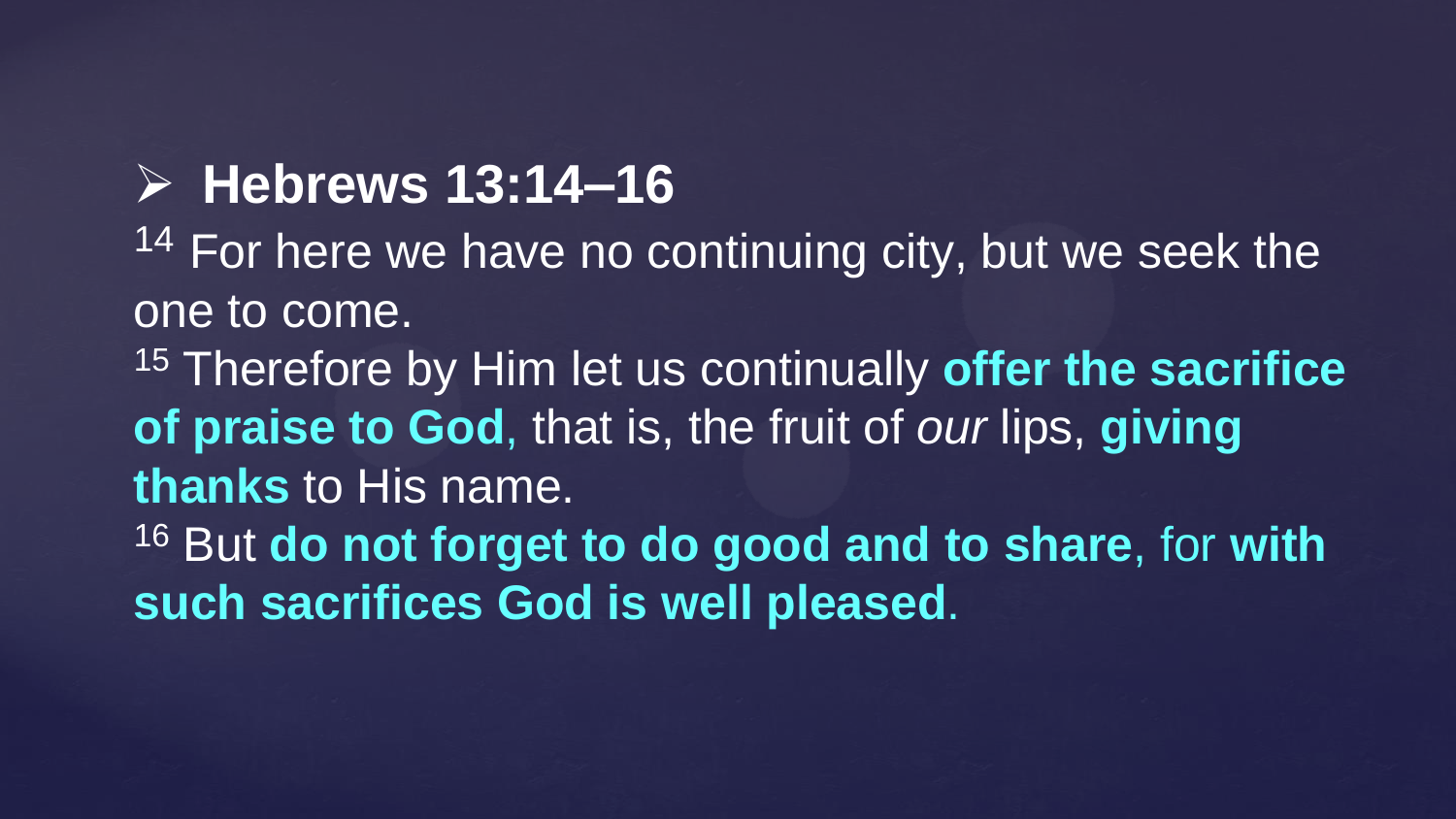# **2 Corinthians 8:3–5**

<sup>3</sup> For I bear witness that according to *their* ability, yes, and beyond *their* ability, *they were* freely willing, <sup>4</sup> imploring us with much urgency that we would receive the gift and the fellowship of the ministering to the saints. <sup>5</sup> And not *only* as we had hoped, but **they first gave themselves to the Lord, and** *then* **to us by the will of God**.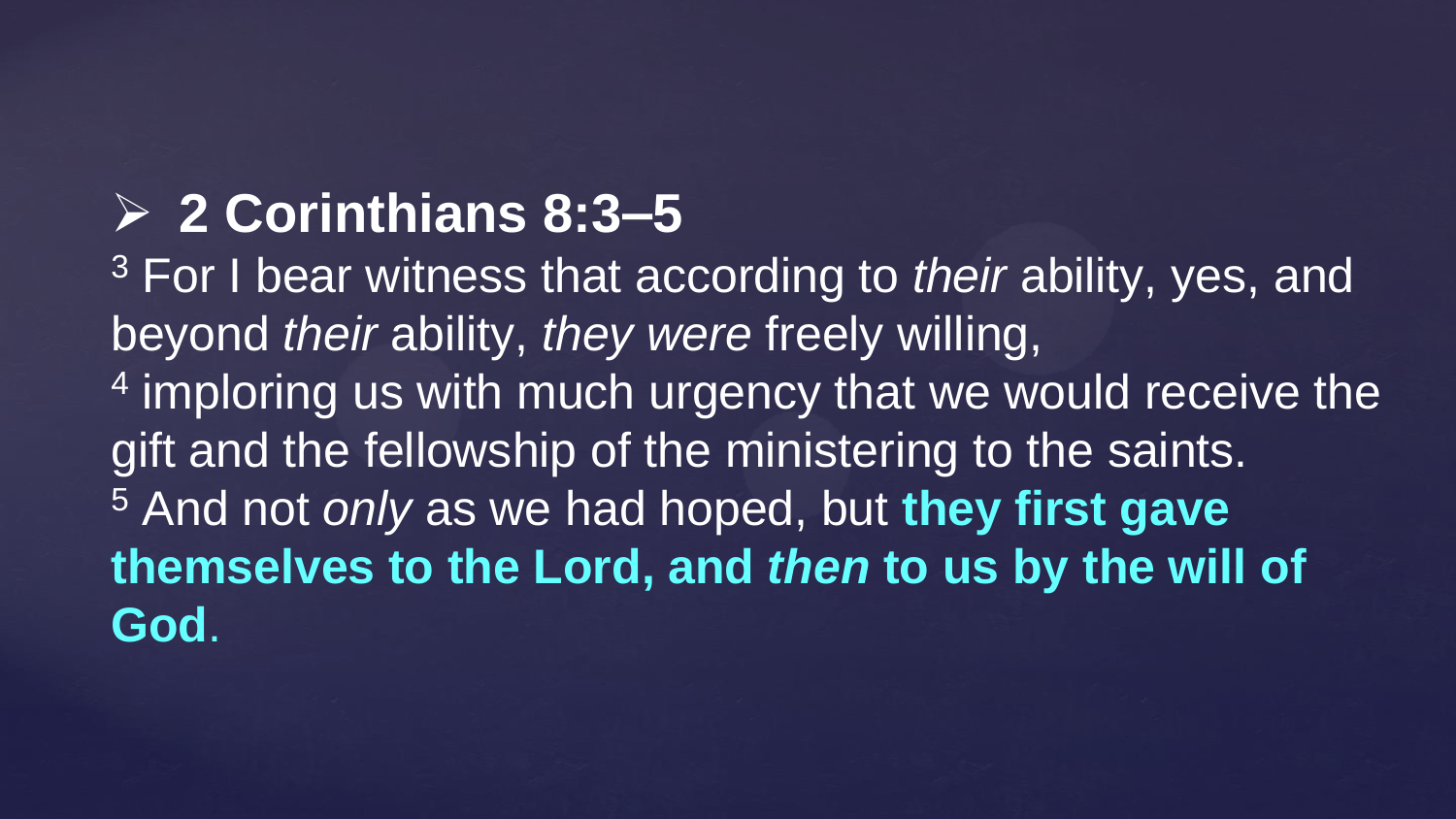# D. A Profound Warning To All Who Reject Solomon's Wise Counsel

#### Ecclesiastes 6:1-9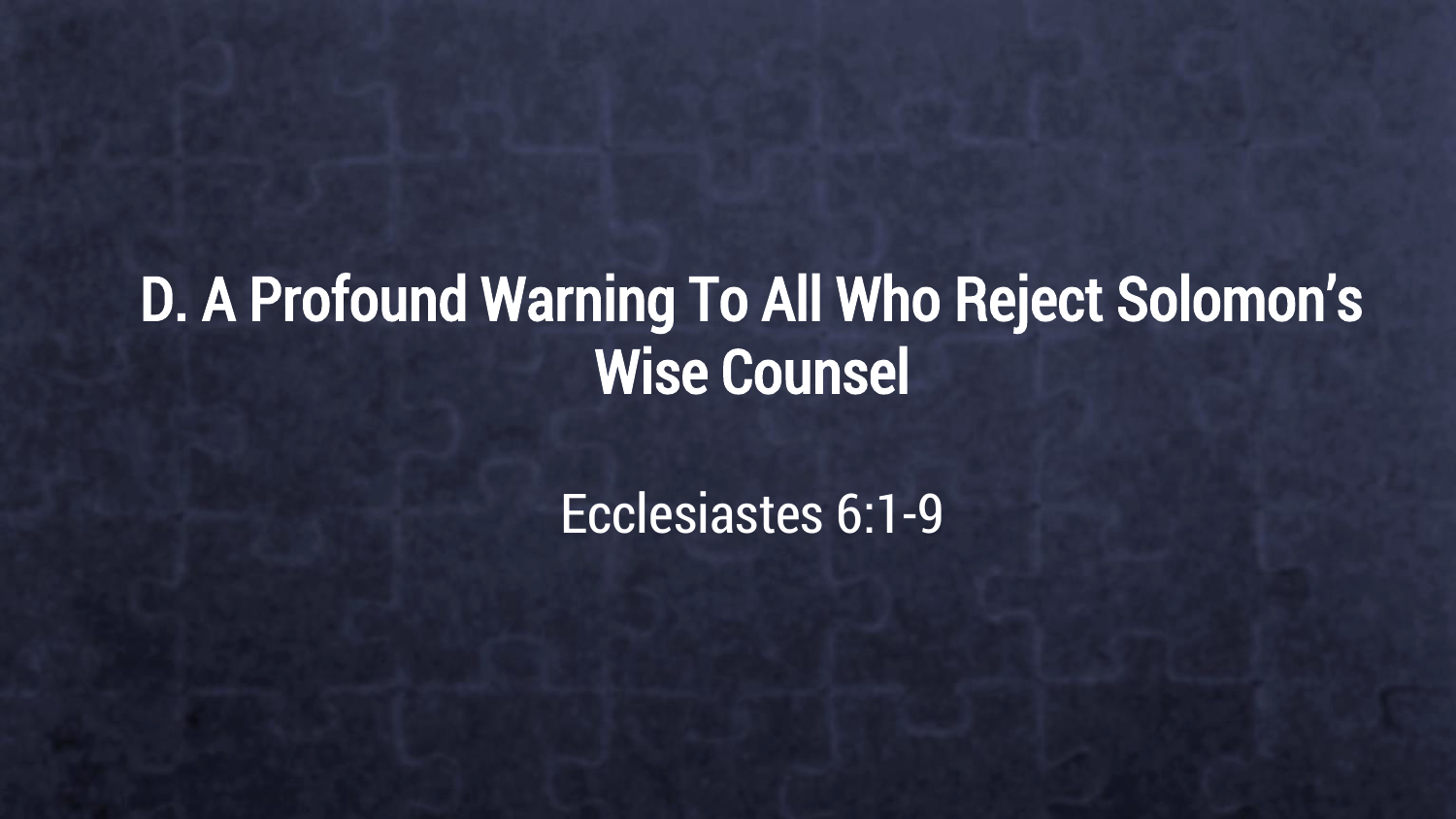# **Ecclesiastes 6:1–2**

<sup>1</sup> There is **another misfortune** that I have observed under the sun, and it weighs heavily on men: 2 there is a man to whom **God gives wealth, possessions, and honor** so that **he lacks nothing of all that he desires; however, God does not enable him to enjoy them**, but a stranger enjoys them – this is **a frustrating (puzzling) enigma, a grievous tragedy**.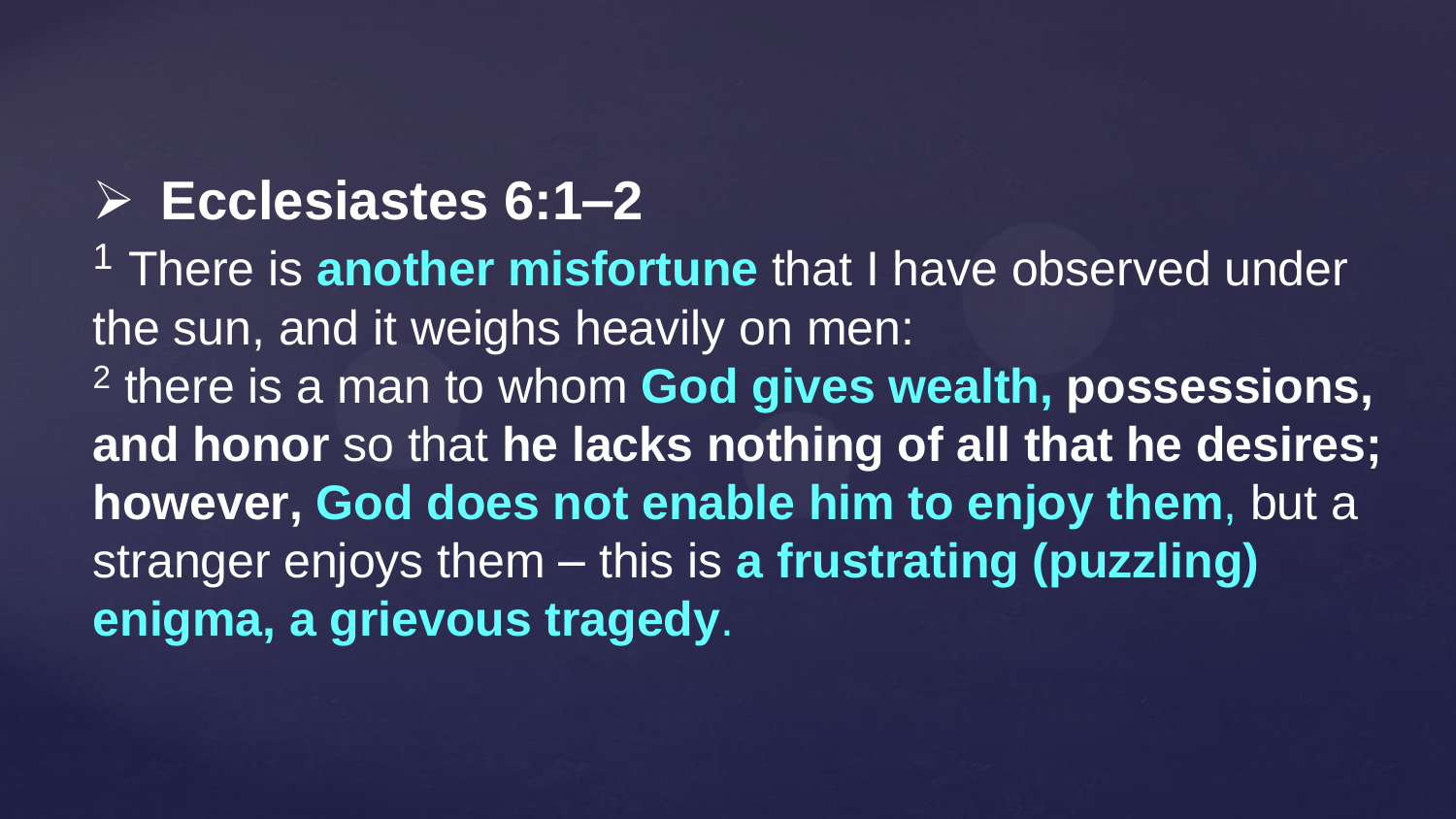# **Ecclesiastes 6:3–6**

 $3$  If a man fathers a hundred children and lives many years – however many are the days of his years – and **he cannot enjoy the good fortune** and he does not receive a proper burial, then, I say, **a stillborn child is better off than he,**  <sup>4</sup> though the stillborn child is born inexplicably and it departs mysteriously, and its name is covered in obscurity. <sup>5</sup> Though it never saw the sun or knew anything, it has more rest than that man. <sup>6</sup> Even if someone **should live a thousand years twice, yet he does not enjoy his good fortune** – do not all go to the same place**.**